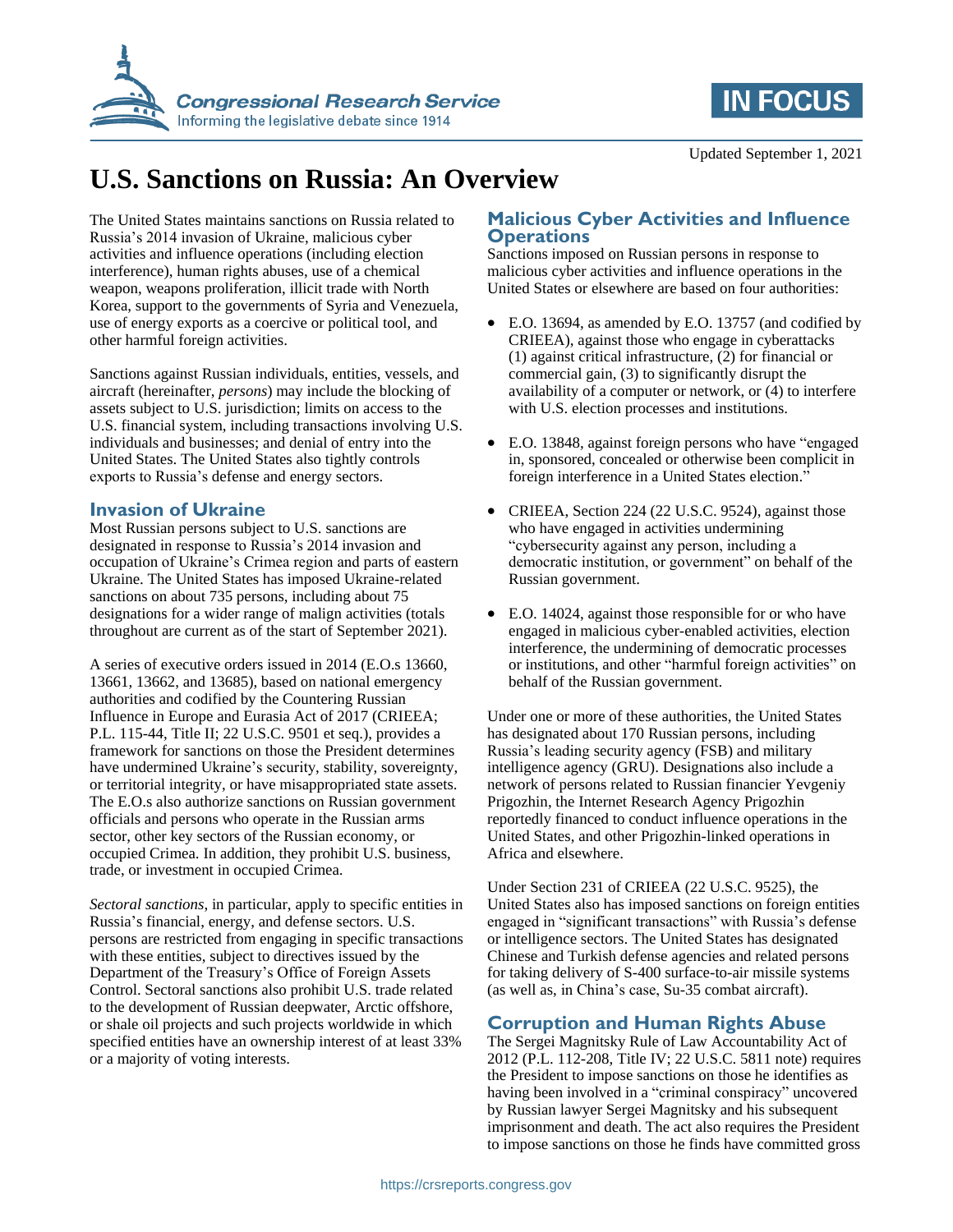violations of internationally recognized human rights against individuals fighting to expose the illegal activity of Russian government officials or seeking to exercise or defend human rights and freedoms. As of September 2021, 55 persons are designated under the Sergei Magnitsky Act.

Fourteen Russian persons have been designated under the Global Magnitsky Human Rights Accountability Act (P.L. 114-328, Title XII, Subtitle F; 22 U.S.C. 2656 note) and E.O. 13818, which address human rights abuses and corruption more broadly. At least nine Russian nationals have been publicly denied entry to the United States for significant corruption or gross violations of human rights under authorities stated in Section 7031(c) of annual foreign operations appropriations acts.

#### **Use of a Chemical Weapon and Weapons Proliferation**

The United States has determined that Russia used a chemical weapon in contravention of international law in the March 2018 and August 2020 nerve agent attacks on, respectively, UK citizen and former Russian GRU officer Sergei Skripal and Russian opposition figure Alexei Navalny. Both findings triggered sanctions under the Chemical and Biological Weapons Control and Warfare Elimination Act of 1991 (CBW Act, P.L. 102-182, Title III; 22 U.S.C. 5601 et seq.).

CBW Act-related sanctions include (among other restrictions) prohibitions on exporting munitions and commercial goods and services that are controlled for national security reasons, arms sales, certain Russian imports, and U.S. government credit guarantee programs. Some restrictions are waived, including those on foreign aid and transactions related to government space program cooperation. The United States also has designated the GRU, the FSB, other Russian entities, government officials, and FSB and GRU officers for one or both attacks.

Under the Iran, North Korea, and Syria Nonproliferation Act (P.L. 106-178; 50 U.S.C. 1701 note), among other restrictions, state-owned arms exporter Rosoboronexport and several other Russian defense entities are denied most U.S. government procurement contracts, export licenses, and trade in U.S. Munitions List-controlled items.

#### **North Korea, Syria, Venezuela: Secondary Sanctions**

About 20 Russia-related persons are subject to U.S. sanctions for evading U.N. sanctions restricting trade and financial transactions with North Korea. Designations apply to persons trading in oil and oil products, financial services, and exported labor, as well as for facilitating weapons of mass destruction programs.

Rosoboronexport, three Russian banks, and related persons are subject to U.S. sanctions for their support to the Syrian government. In 2018, the Trump Administration designated four Russian persons as part of "a complex scheme Iran and Russia have used to bolster the Assad regime and generate funds for Iranian malign activity." In 2019, the Trump Administration designated a Russian entity and associated persons for serving as a front company in a "scheme to

facilitate the [illicit transfer] of jet fuel to Russian forces operating in Syria."

In 2019, the Trump Administration designated a bank jointly owned by Russian and Venezuelan state-owned companies for providing support to Venezuela's stateowned oil company, Petróleos de Venezuela, S.A. Also subject to U.S. sanctions for operating in Venezuela's oil sector are two subsidiaries of Russian state-owned oil company Rosneft, a related individual, and two Russianflagged vessels and their registered owners.

# **Russia's Coercive Use of Energy Exports**

Sixteen vessels and seven entities are subject to U.S. sanctions for participating in construction of Russia's Nord Stream 2 natural gas pipeline to Germany (or as property owned by construction participants), pursuant to E.O. 14039 or the Protecting Europe's Energy Security Act of 2019, as amended (P.L. 116-92, §503; 22 U.S.C. 9526 note). One designated vessel and its registered owner also are subject to sanctions under Section 232 of CRIEEA (22 U.S.C. 9526). In May 2021, the Biden Administration waived new sanctions on Nord Stream 2 AG, its chief executive officer, and corporate officers (Nord Stream 2 AG is a Swiss-based company that Russia's state-owned Gazprom established to construct and operate the pipeline).

# **Other Sanctions and Restrictions**

Pursuant to the CBW Act and a U.S. Treasury directive issued under E.O. 14024, U.S. participation in the primary market for Russian sovereign bonds and lending of funds to the Russian government are prohibited.

The State Department identifies Russia as a government that fails to meet minimum standards for the elimination of human trafficking; this "Tier 3" designation requires limits on aid and U.S. support for multilateral development loans. Defense and foreign operations appropriations also restrict assistance to the Russian government.

## **Other Available Sanctions**

E.O. 14024 establishes sanctions in response to Russian "harmful foreign activities," including transnational corruption; the unlawful killing or harming of U.S. persons or U.S. ally or partner nationals; activities that "undermine the peace, security, political stability, or territorial integrity of the United States, its allies, or its partners"; and the circumvention of U.S. sanctions. The E.O. targets Russian government officials and entities (and officials' spouses and families); persons operating in Russia's technology, defense and related material, or other sectors; and Russian persons who support governments subject to U.S. sanctions or who disrupt energy supplies to Europe or Asia.

Other Russia-related sanctions authorities exist under CRIEEA; the Support for the Sovereignty, Integrity, Democracy, and Economic Stability of Ukraine Act of 2014 (P.L. 113-95; 22 U.S.C. 8901 et seq.); and the Ukraine Freedom Support Act of 2014 (P.L. 113-272; 22 U.S.C. 8921 et seq.). For more, see CRS Report R45415, *U.S. Sanctions on Russia*; CRS In Focus IF10962, *Russia, the Skripal Poisoning, and U.S. Sanctions*; and CRS In Focus